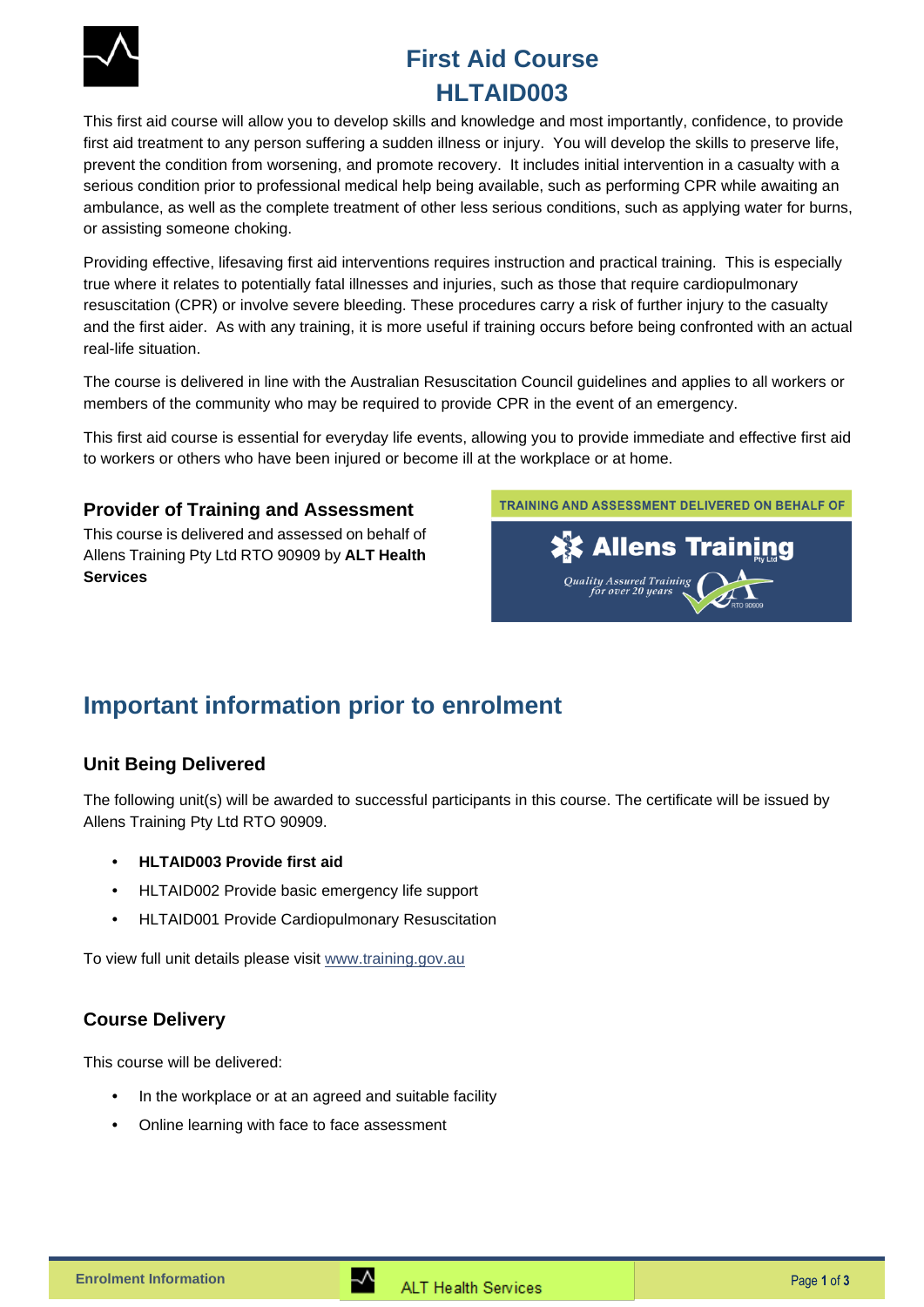



#### **Entry Requirements**

Participants must have the physical capacity to perform the practical demonstrations, such as 2 minutes of uninterrupted CPR on the floor.

## **Course Duration (face to face)**

- **Face to Face –** 7.5 hours (minimum) full face to face course.
- **Blended delivery** 5.5 hours (minimum) face to face course with the addition of 2 hours self-paced learning to be completed prior to attending the face to face course.
- **Online delivery with face to face Practical assessment** self paced online learning with a scheduled 30 minutes face to face practical assessment.
- **Refresher training** 5.5 hours (minimum) conditions apply for this option, for example, you will need to provide previous current certificates.

#### **Assessment Requirements**

Individuals undertaking this course will be expected to complete both written and practical assessment tasks. These are detailed in the sections following.

#### **Certificate Renewal Requirements**

It is recommended that renewal for this course is undertaken every 3 years, with the additional requirement of updating the CPR component every 12 months.

#### **Course Fees and Payments**

- Please refer to our booking calendar for individual course fees.
- **Refund and fee protection policy** Please refer to the student handbook.
- **Payment Terms** Payment for individual participants is upfront, group booking payment terms are based on agreement between the client and service provider.

#### **Work Placement Arrangements**

No work placement will be required as part of this course.

## **Learners Rights, Responsibilities and Support, including Complaints**

Please note that enrolment to this course is made with Allens Training Pty Ltd RTO 90909. Please refer to the student handbook located on the RTO website [allenstraining.com.au](https://www.allenstraining.com.au/students/student-handbook.aspx) for all details relating to rights and responsibilities including complaints and appeals.